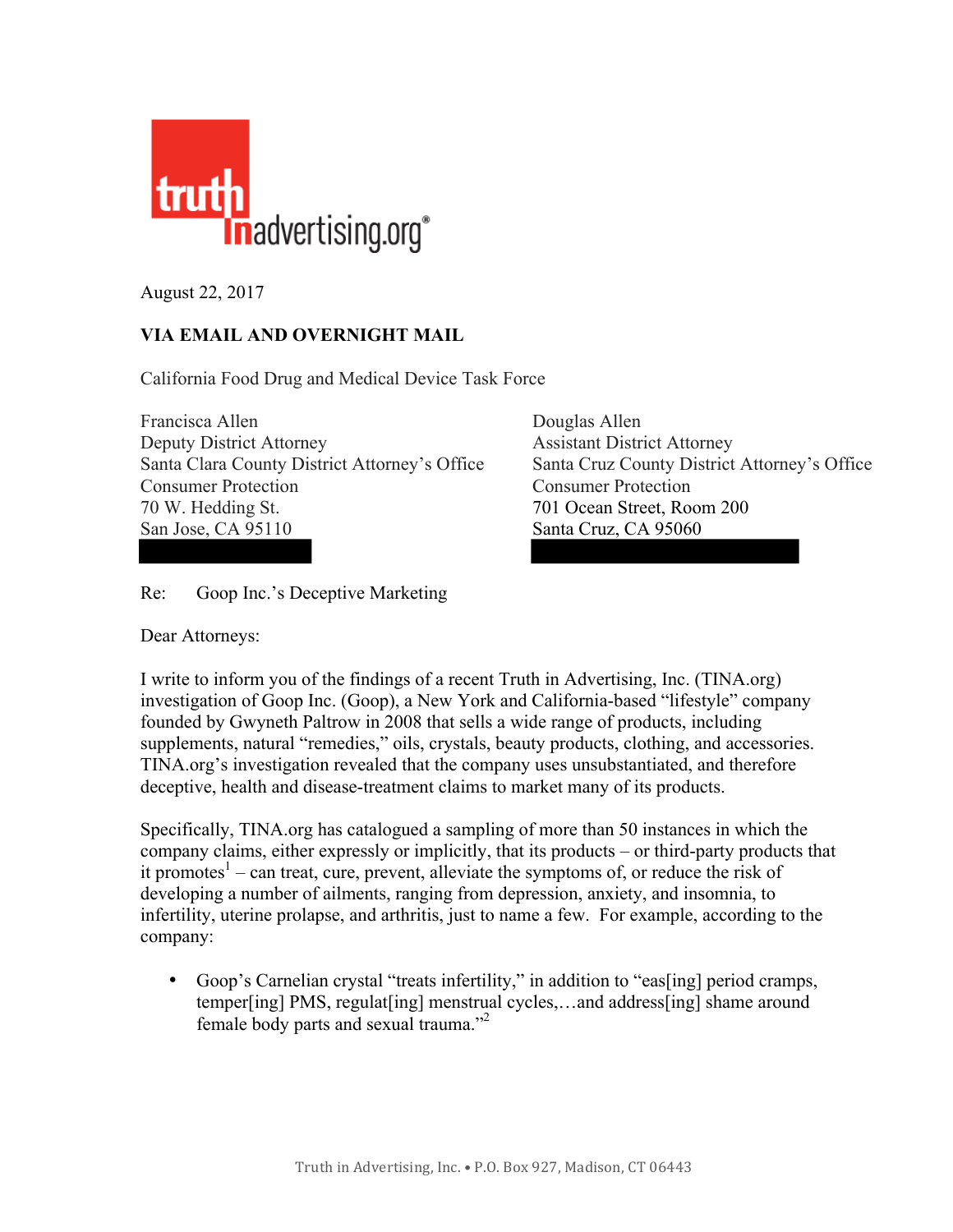- Grounding (i.e., walking barefoot outdoors, or indoors using one of several Goop promoted "earthing gear" products) cures insomnia, reduces inflammation, provides relief from crippling arthritis, reduces chronic pain, speeds healing, reduces stress, and helps with depression, among other things. $3$
- Goop's "[j]ade eggs can...prevent uterine prolapse," among other things. $4$
- Goop's essential oils can "help tremendously with chronic issues from anxiety and depression to migraines."<sup>5</sup>
- Goop's Black Rose Bar is "brilliant for treating acne, eczema, and psoriasis."<sup>6</sup>
- Goop's Eau De Parfum: Edition 02 Shiso contains ingredients that improve memory, treat colds, and work as antibiotics.<sup>7</sup>
- Goop's Aromatic Stress Treatment "can help release anxiety" and "treats the nerves (it's been shown to help alleviate panic attacks)." 8
- Products promoted at Goop's June 2017 conference in Los Angeles can provide relief from migraines, depression, insomnia, and panic attacks.

TINA.org's full sampling of inappropriate health claims made by Goop is available at [https://www.truthinadvertising.org/goop-database/.](https://www.truthinadvertising.org/goop-database/) 

Based on this information, we contacted the company on August 11, 2017 with regard to TINA.org's findings of inappropriate health claims and asked that the company remedy the deceptive marketing immediately.<sup>9</sup> Subsequently, on August 17, 2017, after communicating with Goop's outside counsel, TINA.org also provided the company with a list of the URLs in TINA.org's sampling of webpages that contain unsubstantiated health claims. As of today, August 22, 2017, the company has made only limited changes to the specific sampling of URLs provided to them last week.<sup>10</sup>

For these reasons, TINA.org urges your office to commence an investigation into the marketing claims being made by Goop and take appropriate enforcement action.

Sincerely,

Laura Smith, Esq. Bonnie Patten, Esq. Legal Director Executive Director Truth in Advertising, Inc. Truth in Advertising, Inc.

Cc: Jennifer L. Barry, Latham & Watkins LLP, Counsel for Goop, Inc.